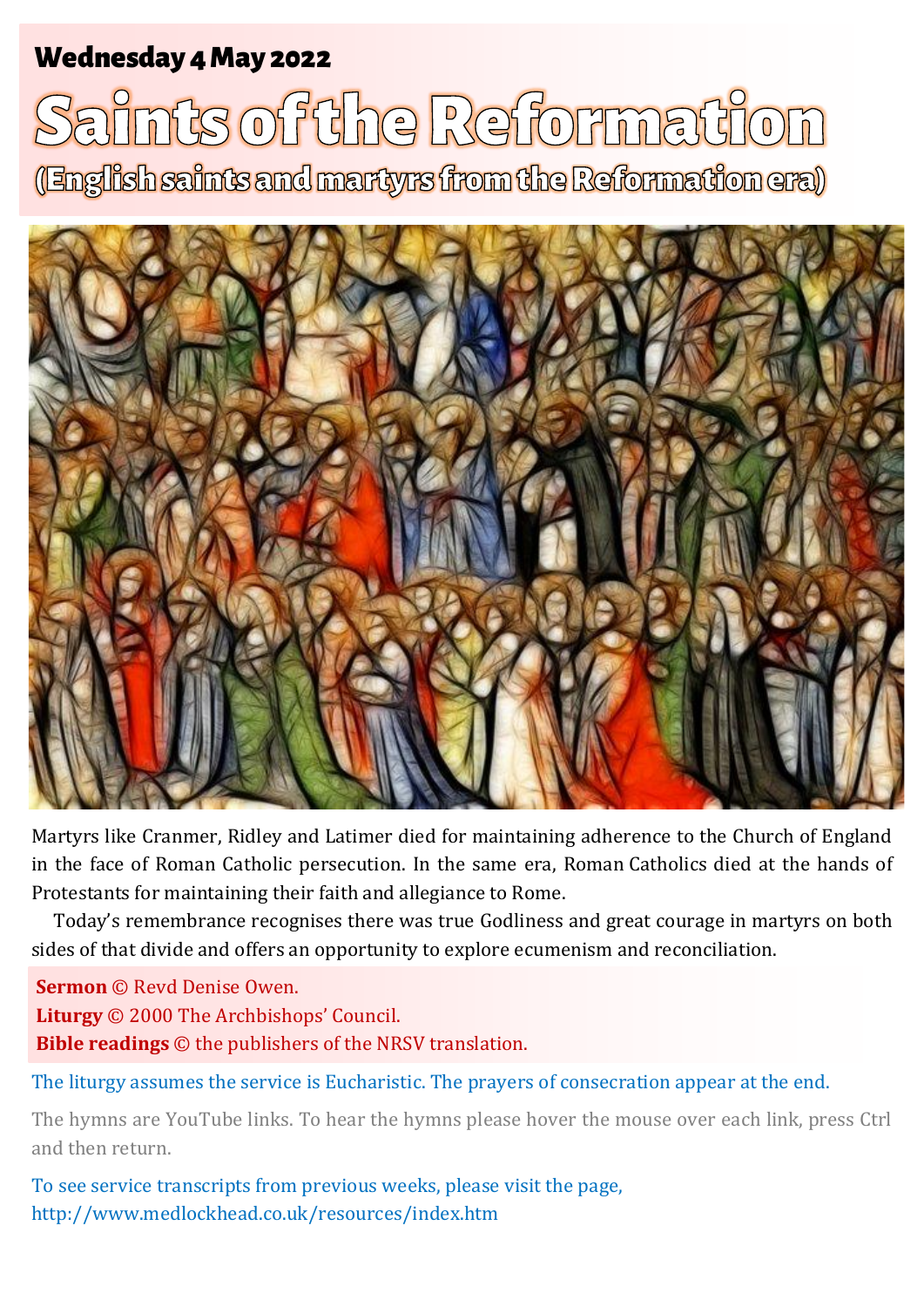#### Wednesday 4 May 2021 2 **Saints of the Reformation**

#### **Introduction and welcome**

HYMN 1 **[When the saints go marchin' in](https://www.youtube.com/watch?v=wyLjbMBpGDA)** (click on this link to hear the hymn)

## **The Welcome**

In the name of the Father, and of the Son, and of the Holy Spirit

All **Amen.**

The Lord be with you

All **And also with you.**

## **The Preparation**

All **Almighty God,**

**to whom all hearts are open, all desires known, and from whom no secrets are hidden: cleanse the thoughts of our hearts by the inspiration of your Holy Spirit, that we may perfectly love you, and worthily magnify your holy name; through Christ our Lord. Amen.**

Our Lord Jesus Christ said:

The first commandment is this: 'Hear, O Israel, the Lord our God is the only Lord. You shall love the Lord your God with all your heart, with all your soul, with all your mind, and with all your strength.'

And the second is this: 'Love your neighbour as yourself.' There is no other commandment greater than these. On these two commandments hang all the law and the prophets.

#### All **Amen. Lord, have mercy.**

Christ calls us to share the heavenly banquet of his love with all the saints in earth and heaven. Therefore, knowing our unworthiness and sin, let us confess our sins in penitence and faith, firmly resolved to keep God's commandments and to live in love and peace with all.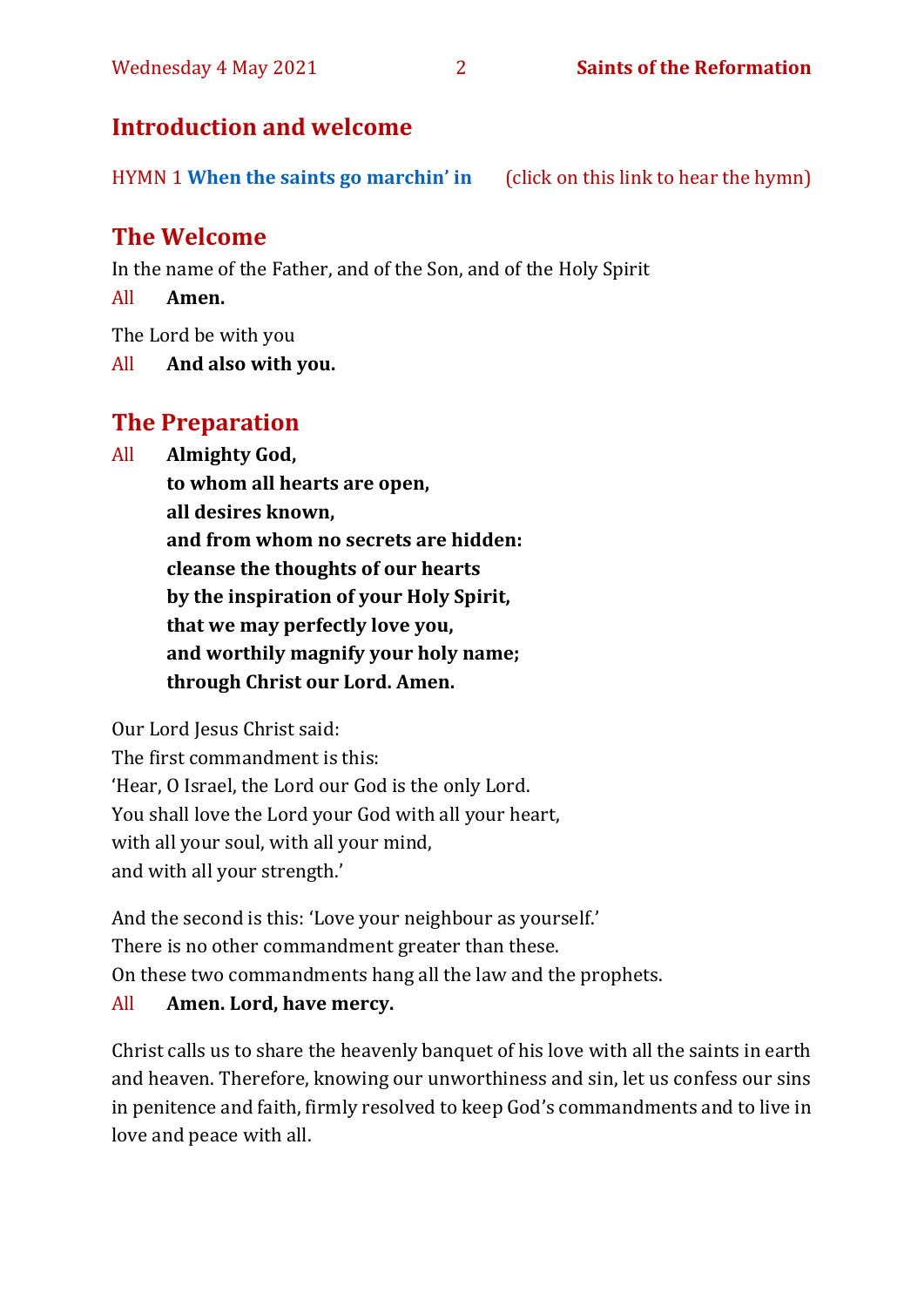All **Almighty God, our heavenly Father, we have sinned against you and against our neighbour in thought and word and deed, through negligence, through weakness, through our own deliberate fault. We are truly sorry and repent of all our sins. For the sake of your Son Jesus Christ, who died for us, forgive us all that is past and grant that we may serve you in newness of life to the glory of your name. Amen.**

Almighty God,

who forgives all who truly repent, have mercy upon you, pardon and deliver you from all your sins, confirm and strengthen you in all goodness, and keep you in life eternal; through Jesus Christ our Lord. All **Amen.**

## **The Gloria**

This Gloria is sung to the tune of 'Cwm Rhondda'. Click **[here](https://www.youtube.com/watch?v=l71MLQ22dIk)** for the tune.

All **Glory be to God in Heaven, Songs of joy and peace we bring, Thankful hearts and voices raising, To creation's Lord we sing. Lord we thank you, Lord we praise you, Glory be to God our King: Glory be to God our King. Lamb of God, who on our shoulders, Bore the load of this world's sin; Only Son of God the Father, You have brought us peace within. Lord, have mercy, Christ have mercy, Now your glorious reign begin: Now your glorious reign begin.**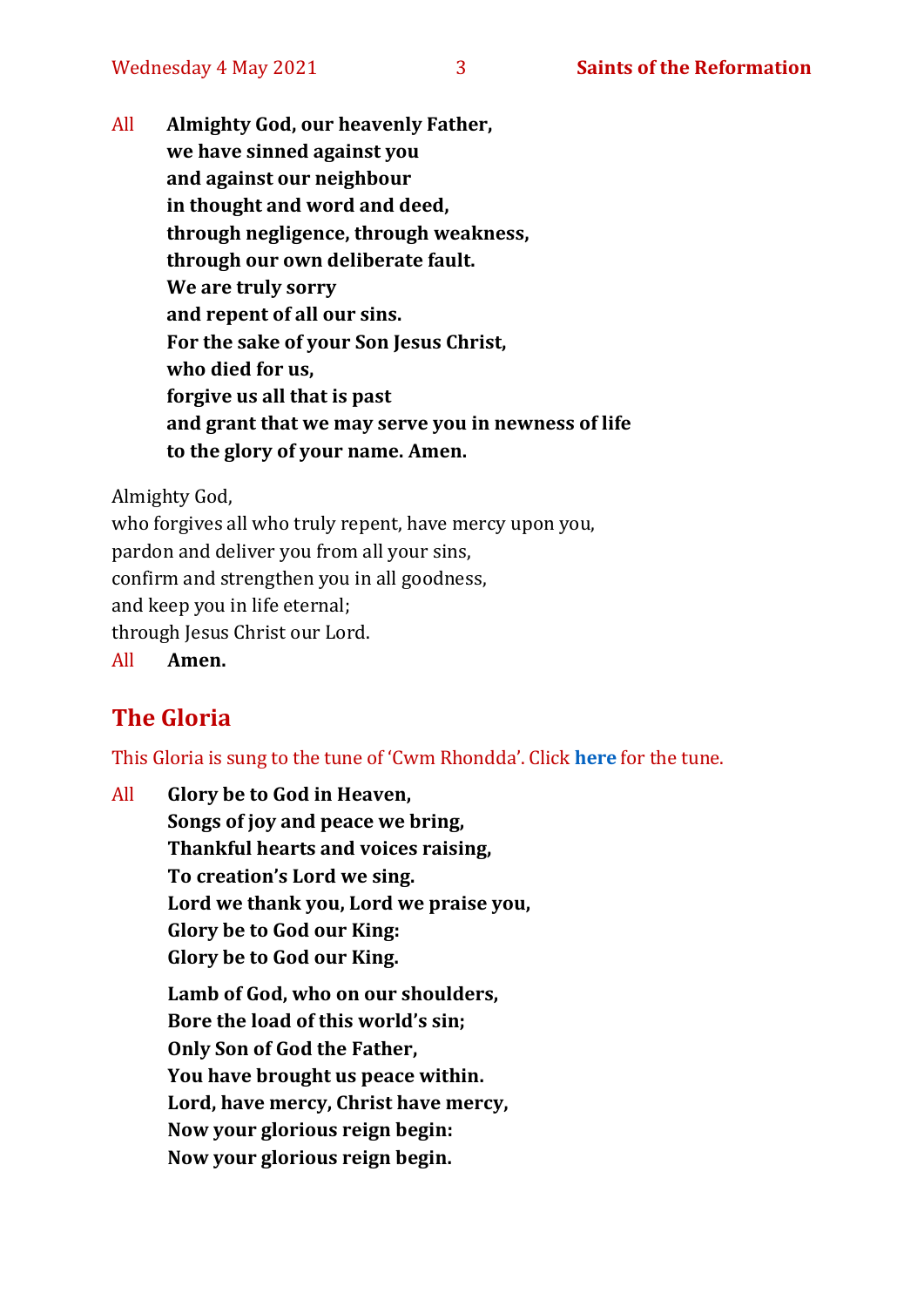**You O Son of God are Holy, You we praise with one accord. None in heav'n or earth is like you, Only you are Christ the Lord. With the Father and the Spirit, Ever worshipped and adored: Ever worshipped and adored.**

## **The Collect for the English saints of the Reformation era**

Merciful God, who, when your Church on earth was torn apart by the ravages of sin raised up men and women who witnessed to their faith with courage and constancy: give to your Church that peace which is your will, and grant that those who have been divided on earth may be reconciled in heaven, and share together in the vision of your glory; through Jesus Christ your Son our Lord who is alive and reigns with you in the unity of the Holy Spirit, one God, now and for ever. All **Amen.**

## **First reading**

A reading from the book of Psalms

1 Be joyful in God, all the earth;  $\blacklozenge$ sing the glory of his name; sing the glory of his praise. 2 Say to God, 'How awesome are your deeds! ♦ Because of your great strength your enemies shall bow before you. 3 'All the earth shall worship you, ♦ sing to you, sing praise to your name.' 4 Come now and behold the works of God, ♦ how wonderful he is in his dealings with humankind. 5 He turned the sea into dry land;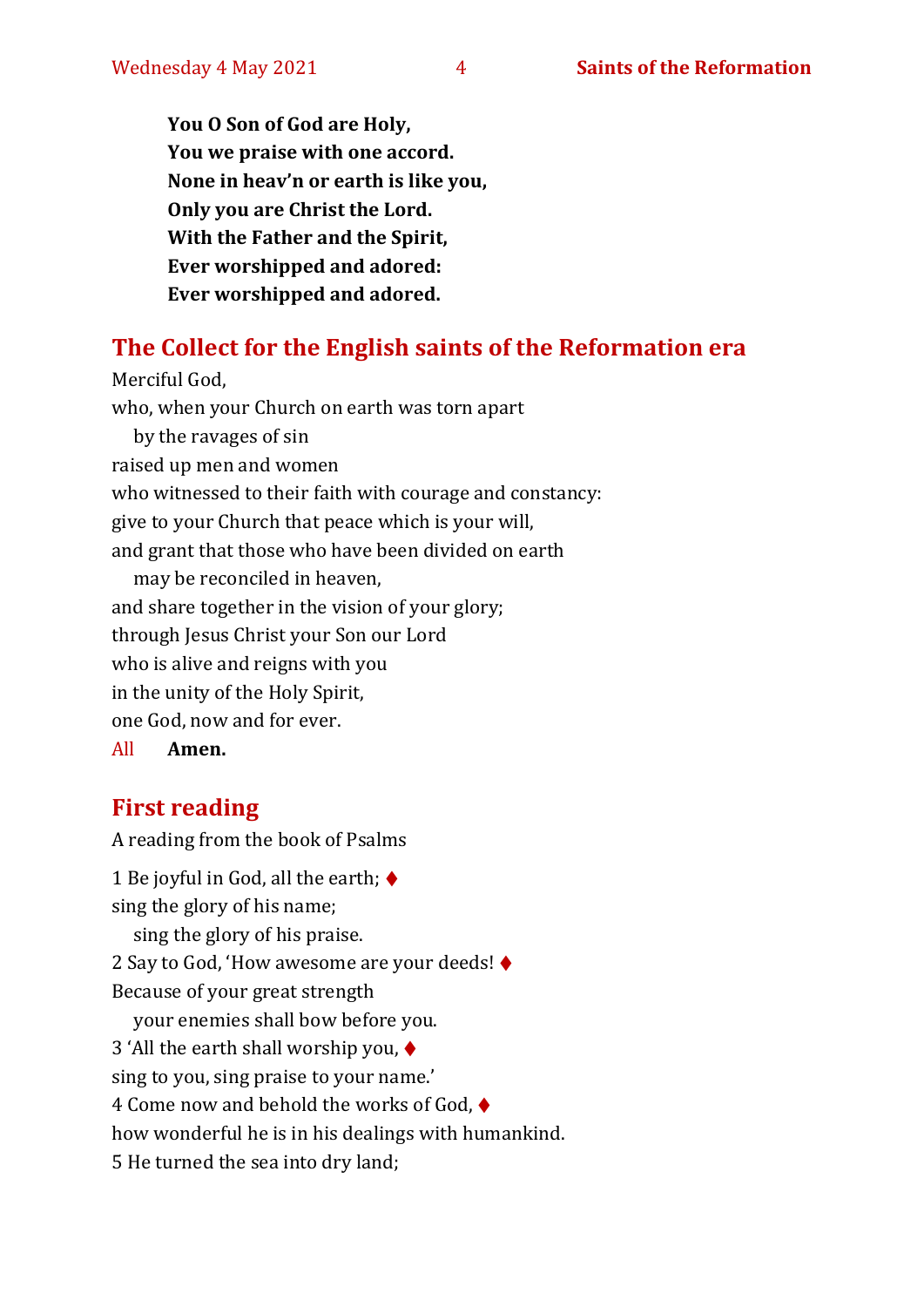the river they passed through on foot;  $\blacklozenge$ there we rejoiced in him. 6 In his might he rules for ever;

his eyes keep watch over the nations;  $\blacklozenge$ let no rebel rise up against him. *Psalm 66*

This is the Word of the Lord

All **Thanks be to God.**

## **Second reading**

A reading from the Acts of the Apostles

A severe persecution began against the church in Jerusalem, and all except the apostles were scattered throughout the countryside of Judea and Samaria. Devout men buried Stephen and made loud lamentation over him. But Saul was ravaging the church by entering house after house; dragging off both men and women, he committed them to prison.

Now those who were scattered went from place to place, proclaiming the word. Philip went down to the city of Samaria and proclaimed the Messiah to them. The crowds with one accord listened eagerly to what was said by Philip, hearing and seeing the signs that he did, for unclean spirits, crying with loud shrieks, came out of many who were possessed; and many others who were paralysed or lame were cured. So there was great joy in that city. *Acts 8:1b–8*

This is the Word of the Lord

All **Thanks be to God.**

HYMN 2 **[Litany of the saints](https://www.youtube.com/watch?v=zer3KCCHSUI)** (please click on this link to hear the hymn) **[Litany of the Saints](https://www.youtube.com/watch?v=7Xh8oXmynvQ)** (different version: click on this link)

## **Gospel reading**

Hear the Gospel of our Lord Jesus Christ according to John All **Glory to you O Lord.**

Jesus said to them, 'I am the bread of life. Whoever comes to me will never be hungry, and whoever believes in me will never be thirsty. But I said to you that you have seen me and yet do not believe. Everything that the Father gives me will come to me, and anyone who comes to me I will never drive away; for I have come down from heaven, not to do my own will, but the will of him who sent me. And this is the will of him who sent me, that I should lose nothing of all that he has given me,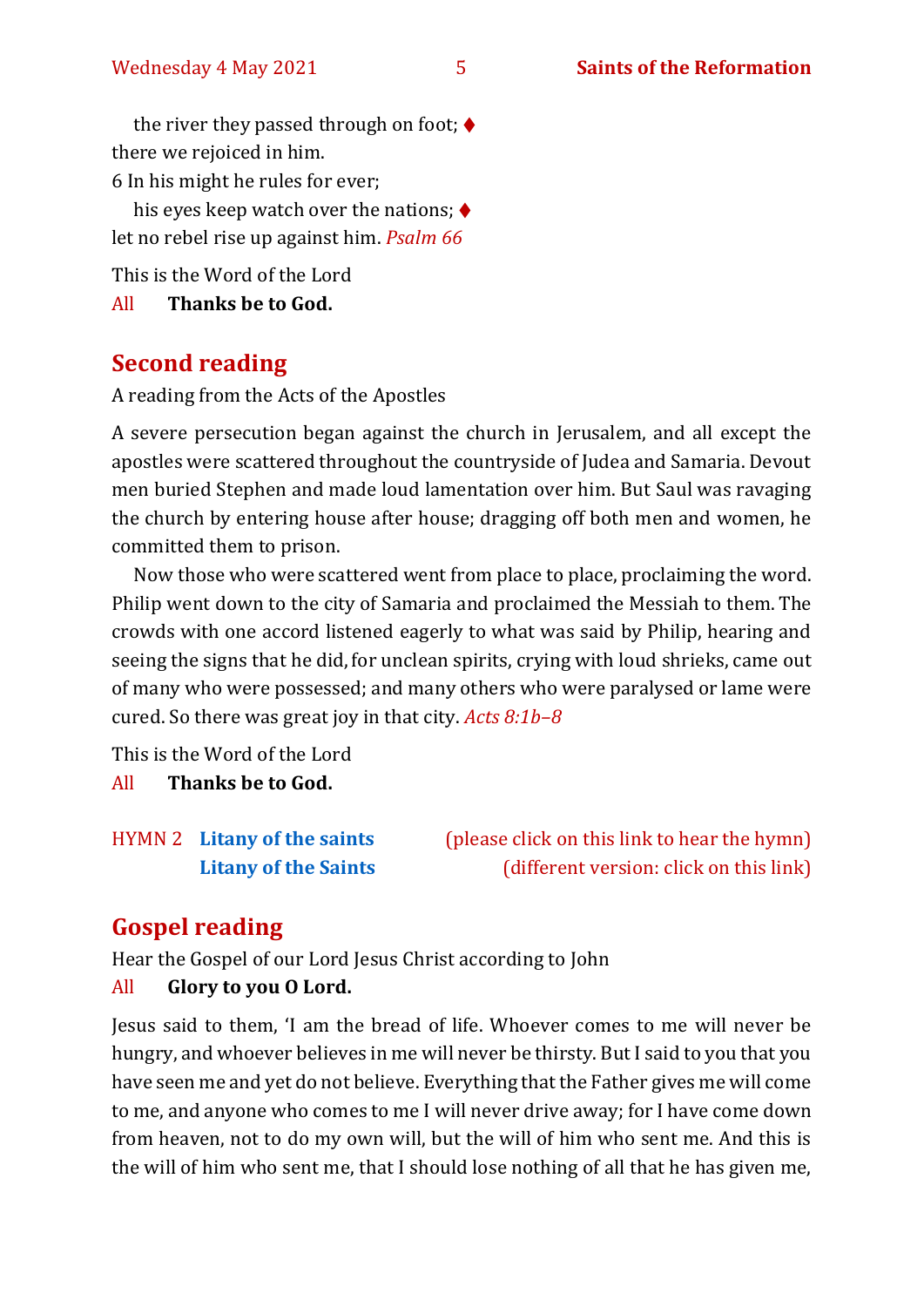but raise it up on the last day. This is indeed the will of my Father, that all who see the Son and believe in him may have eternal life; and I will raise them up on the last day.' *John 6:35–40*

This is the Gospel of the Lord All **Praise to you O Christ.** 

#### **Sermon**

In the name of the Father and of the Son and of the Holy Spirit. Amen

It's hard to believe these days that were English martyrs; English men and women who gave their lives for their faith, people who felt so passionately about what they believed that they went to the stake, or the gallows, or any of the other ways people were executed, because they wouldn't compromise their beliefs. Today we give thanks for the English Martyrs of the Reformation Era, in other words those faithful people who died in the reign of Henry VIII and the subsequent reigns of Edward, Mary, Elizabeth, and the Stuart kings. That covers a period of more than one hundred years, and includes both Roman Catholics and Anglicans. At one time in this country, Christianity was a matter of life or death, and as I've written, today we remember those who died. We remember those we know by name; Fisher, More, Cranmer, Campion, et al., but perhaps more importantly we remember those who were martyred but remain nameless. It is their sacrifice that this commemoration honours, others have days of their own, but the general term English Martyrs of the Reformation Era covers the anonymous women and men who died.

These days and in this country, Christianity is a matter of indifference for many, and hostility for some, and it's hard to imagine anyone, clergy included, being willing to go to their death to defend the truth and practice of their denomination. And there is the heart of the difficulty, these martyrs died for their allegiance to a denomination, or branch if you like, of the faith. Roman Catholics killed Anglicans and Protestants, and Protestants and Anglicans killed Roman Catholics. They killed each other because they truly believed the other side was in the wrong, wrong enough to be endangering their immortal souls and the souls of their co-religionists. Again, hard to imagine these days. And I have to say not a state of affairs to be mourned, ecumenism, working together and learning from each other are much more productive and Godly ways of behaving. So, when we look back to the years of the English Reformation what do we make of the violence and willingness to be martyred?

Well, I suggest those people should be honoured. Those nameless people who died deserve our respect; their fervour and conviction are to be admired and perhaps emulated, because they took the gospel seriously. They took today's reading from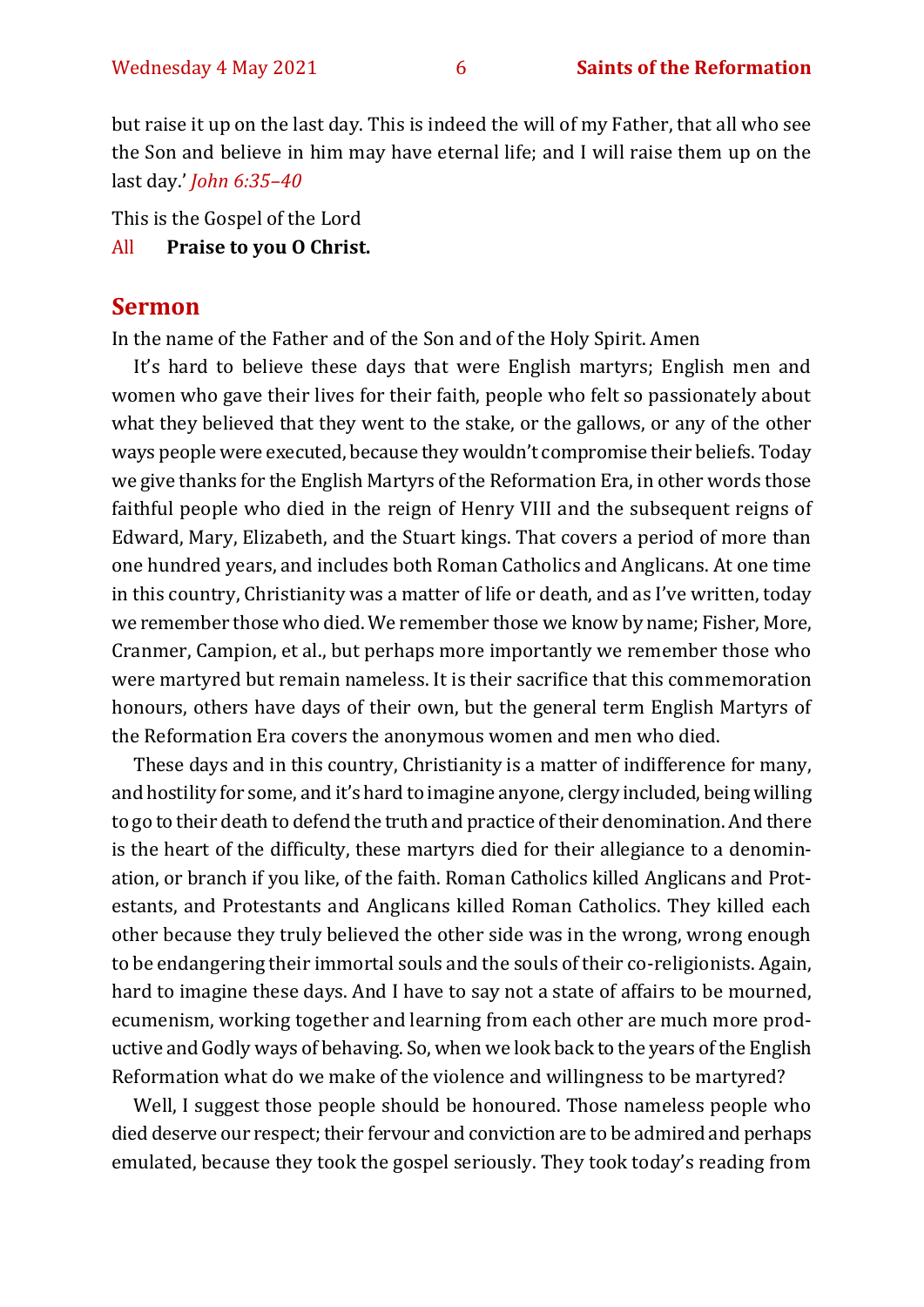John seriously. They believed that Christ was the way to the Father and the door to eternal life, and that their particular way of worshipping and understanding were God's will, and that denying this or the Church which preached it, would lead to eternal death or damnation. They took Christ at his word, and trusted him to fulfil his promises in response to their faith. Imagine having a faith as strong as that. A faith that is willing to endure appalling torture in order to gain the heavenly reward. For them the heavenly reward was far beyond anything the world could offer.

We struggle in our much more reasonable and moderate times to understand how such a state of affairs could arise; Christians deliberately killing other Christians. They killed each other because of their understanding of Holy Communion, or how the Bible should be read or who should be baptised or any number of other questions, questions we possibly don't really consider. Perhaps, the English martyrs are a lesson in what it says in St Peter's first letter 'be prepared to give an account of your faith', or alternatively be prepared to explain or defend your faith. Is that something we feel confident doing? Is our faith something we even speak about to other people? Could we answer questions about our understanding of Holy Communion, or baptism or worship, or even why we go to church? The martyrs we remember today would be able to answer those questions and many others with great conviction. Perhaps this thought might prompt us to look at our faith, to consider what we believe about what the Church teaches, and to value what the Church offers as highly as those martyrs.

Is our faith a matter of life and death for us? Do we hold to the teaching of the Church and the benefits of Christ's Passion with the same fervour or deep conviction as our martyred sisters and brothers? We have, I hope, gone beyond the absolute certainty of our own correctness, in opposition to the wrongness of other denominations, but we should be thinking about what we believe and why. We should be exploring and asking questions about the faith, not to undermine what we believe, but better to 'give an account' to others. We do this not only for our own good, and the good of the Church, to strengthen our faith and attract others to it, but I suggest in honour of those martyrs we commemorate today, and praying that we will one day join them at the heavenly banquet. Amen

## **The Creed**

Do you believe and trust in God the Father, the source of all being and life, the one for whom we exist?

All **We believe and trust in him.**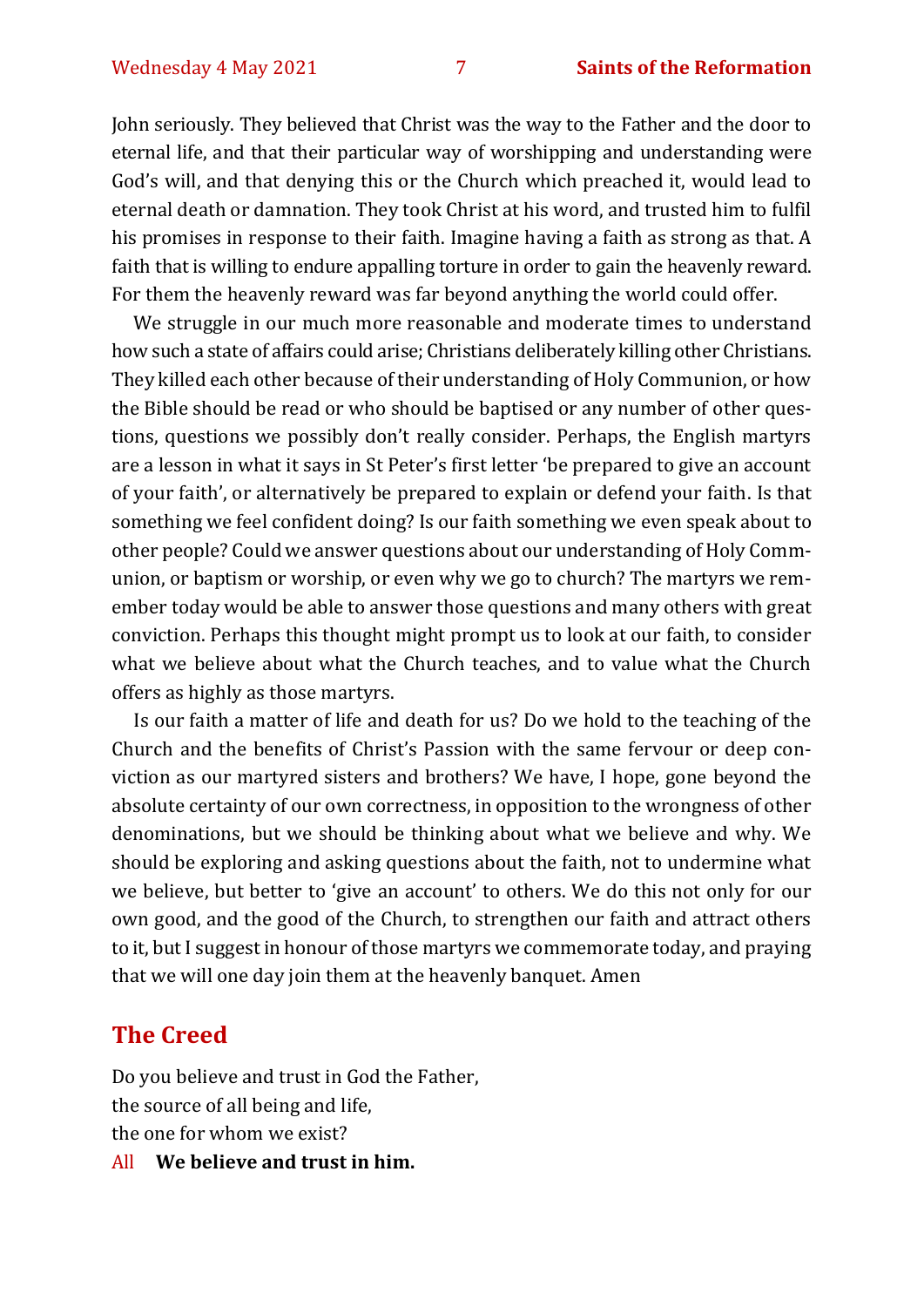Do you believe and trust in God the Son, who took our human nature, died for us and rose again?

#### All **We believe and trust in him.**

Do you believe and trust in God the Holy Spirit, who gives life to the people of God and makes Christ known in the world?

#### All **We believe and trust in him.**

This is the faith of the Church.

All **This is our faith. We believe and trust in one God, Father, Son and Holy Spirit. Amen.**

## **Prayers of intercession**

Lord God, you have taught us that anything we do without love is worth nothing, for whoever lives without love is counted dead before you; send your Holy Spirit, and pour into our hearts that most excellent gift of love, the true bond of peace and of all virtues; grant this for the sake of your Son Jesus Christ who is alive with you and the Holy Spirit, one God now and for ever.

#### Amen. *Thomas Cranmer*

To the Holy Spirit who sanctifies us, with the Father who made and created us, and the Son who redeemed us, be given all honour and glory, now and forever. Amen.*Thomas Cranmer*

We ask thee this, O merciful Father, not in respect of our deserts,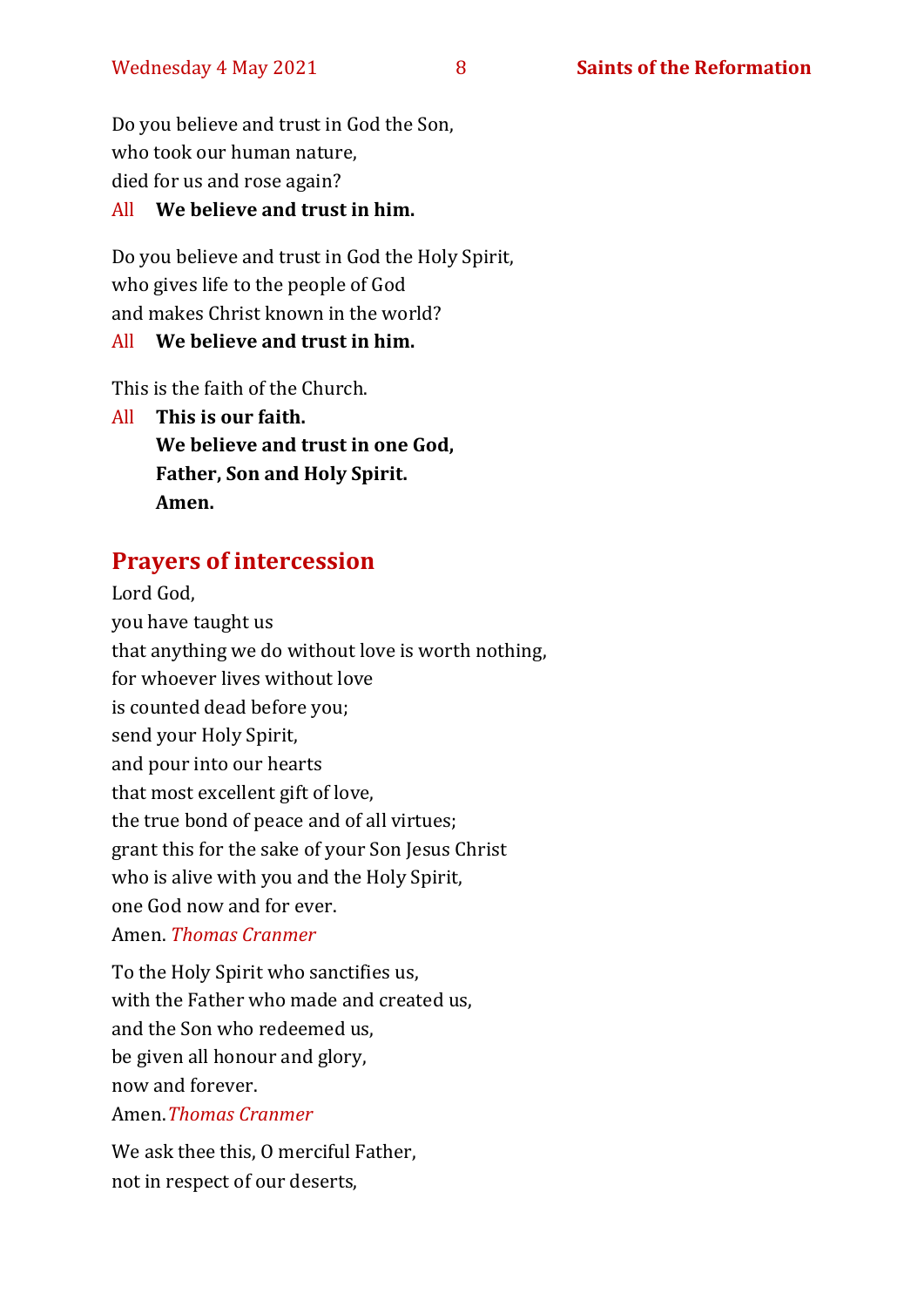but for thy dear Son our Saviour Jesus Christ's sake.

Thou knowest, O heavenly Father, that the controversy about the sacrament of the blessed body and blood of thy dear Son, our Saviour Jesus Christ, hath troubled, not of late only, thy church of England, France, Germany, and Italy, but also many years ago.

The fault is ours, no doubt, thereof, for we have deserved thy plague… Amen. *Nicholas Ridley* 

O God,

the King of saints,

we praise and glorify your holy Name for all your servants who have finished their course in your faith and fear:

for the blessed Virgin Mary;

for the holy patriarchs, prophets, apostles, and martyrs;

and for all your other righteous servants, known to us and unknown;

and we pray that, encouraged by their examples, aided by their prayers, and strengthened by their fellowship,

we also may be partakers of the inheritance of the saints in light;

through the merits of your Son Jesus Christ our Lord.

Amen. *Hugh Latimer*

Merciful Father,

All **accept these prayers for the sake of your Son, our Saviour Jesus Christ. Amen.**

## **The peace**

Unto us a child is born, unto us a son is given, and his name shall be called the Prince of Peace.

The peace of the Lord be always with you,

All **And also with you.**

HYMN 3 **[Father of Light](https://www.youtube.com/watch?v=r7g0IMTUWHs)** (please click on this link to hear the hymn)

The liturgy of the Communion Service appears below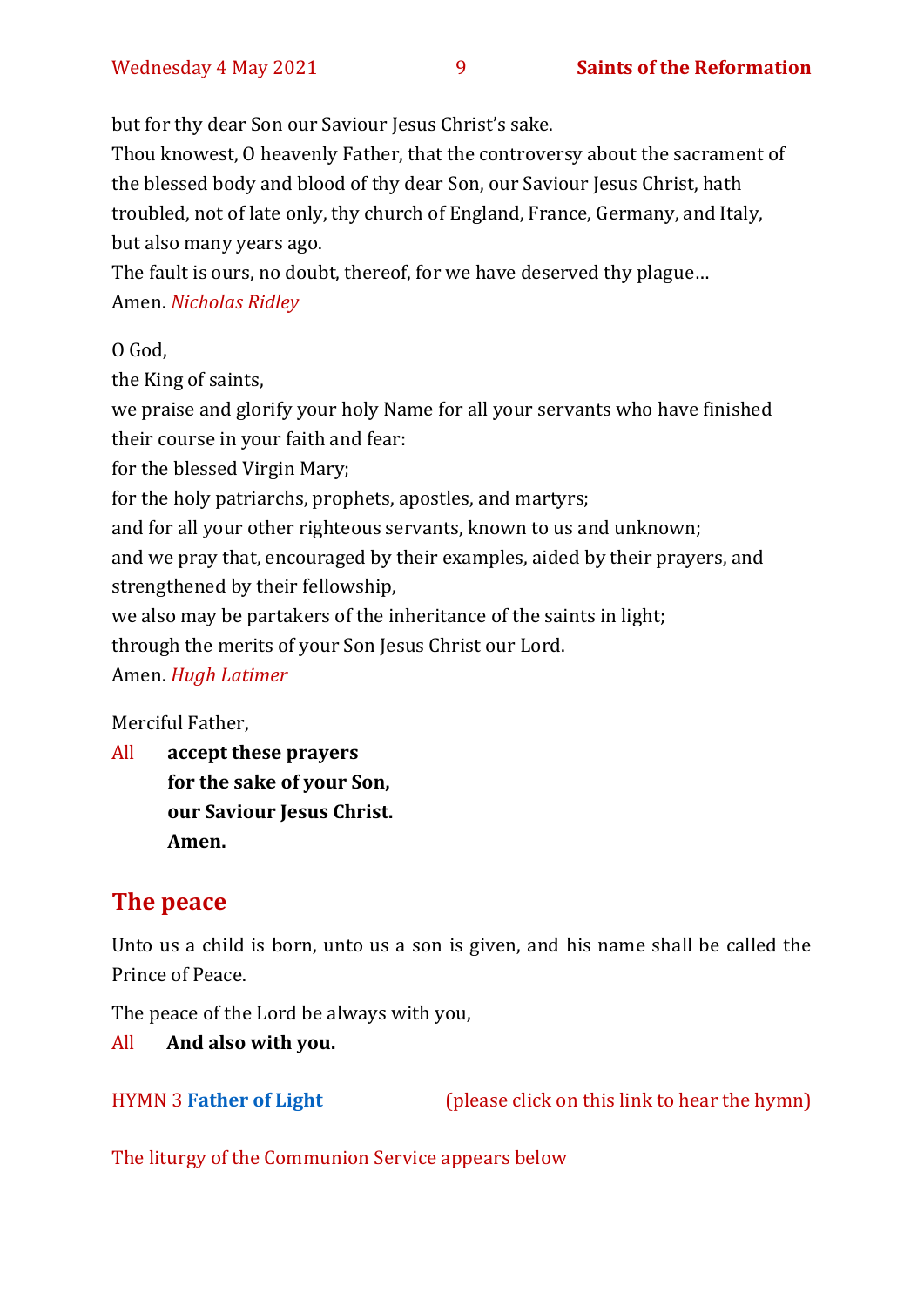## The Dismissal

God give you grace to follow his saints in faith and love and steadfastness and the blessing of God the Almighty: Father, Son, and Holy Spirit, be with you now and remain with you always.

All **Amen.**

HYMN 4 **[For all the Saints](https://www.youtube.com/watch?v=BCVr6u6xizs)** Celtic version (click on this link to hear the hymn) [For all the Saints](https://www.youtube.com/watch?v=WbPshOGxpew) Organ version (click on this link to hear the hymn) **[For all the Saints](https://www.youtube.com/watch?v=hNlWmu4dnCk&t=2s)** Modern version (click on this link to hear the hymn)

Go in peace to love and serve the Lord.

All **In the name of Christ. Amen.**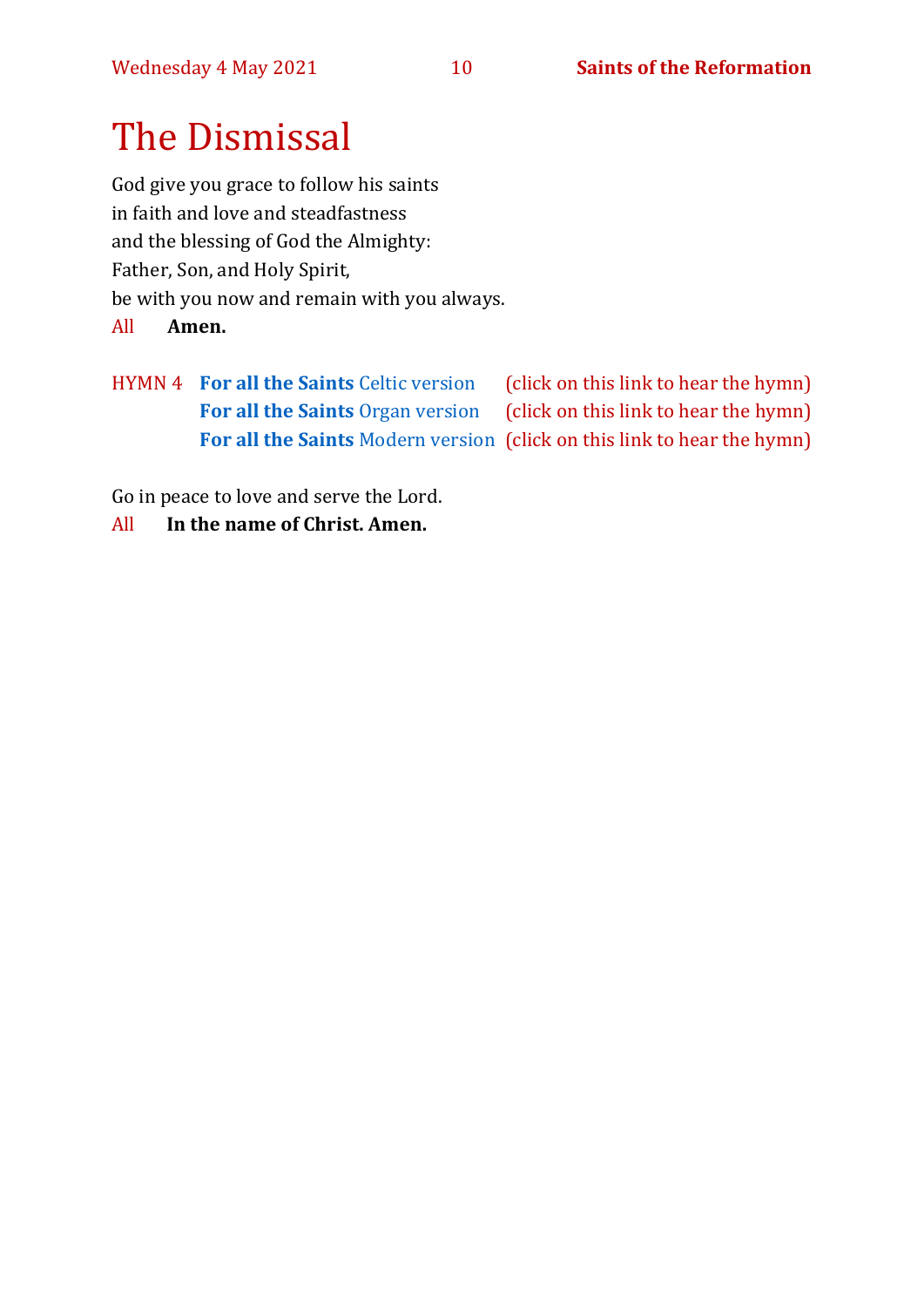## The Liturgy of the Sacrament

## Eucharistic Prayer (prayer E)

The Lord be with you

#### All **and also with you.**

Lift up your hearts.

#### All **We lift them to the Lord.**

Let us give thanks to the Lord our God.

#### All **It is right to give thanks and praise.**

It is indeed right, our duty and our joy, always and everywhere to give you thanks, holy Father, almighty and eternal God, through Jesus Christ our Lord. And now we give thanks, most gracious God, surrounded by a great cloud of witnesses and glorified in the assembly of your saints. The glorious company of apostles praise you. The noble fellowship of prophets praise you. The white-robed army of martyrs praise you. We, your holy Church, acclaim you. In communion with angels and archangels, and with all who served you on earth and worship you now in heaven, we raise our voice to proclaim your glory, for ever praising you and saying:

All **Holy, holy, holy Lord, God of power and might, heaven and earth are full of your glory. Hosanna in the highest. Blessed is he who comes in the name of the Lord. Hosanna in the highest.**

We praise and bless you, loving Father, through Jesus Christ, our Lord; and as we obey his command, send your Holy Spirit, that broken bread and wine outpoured may be for us the body and blood of your dear Son.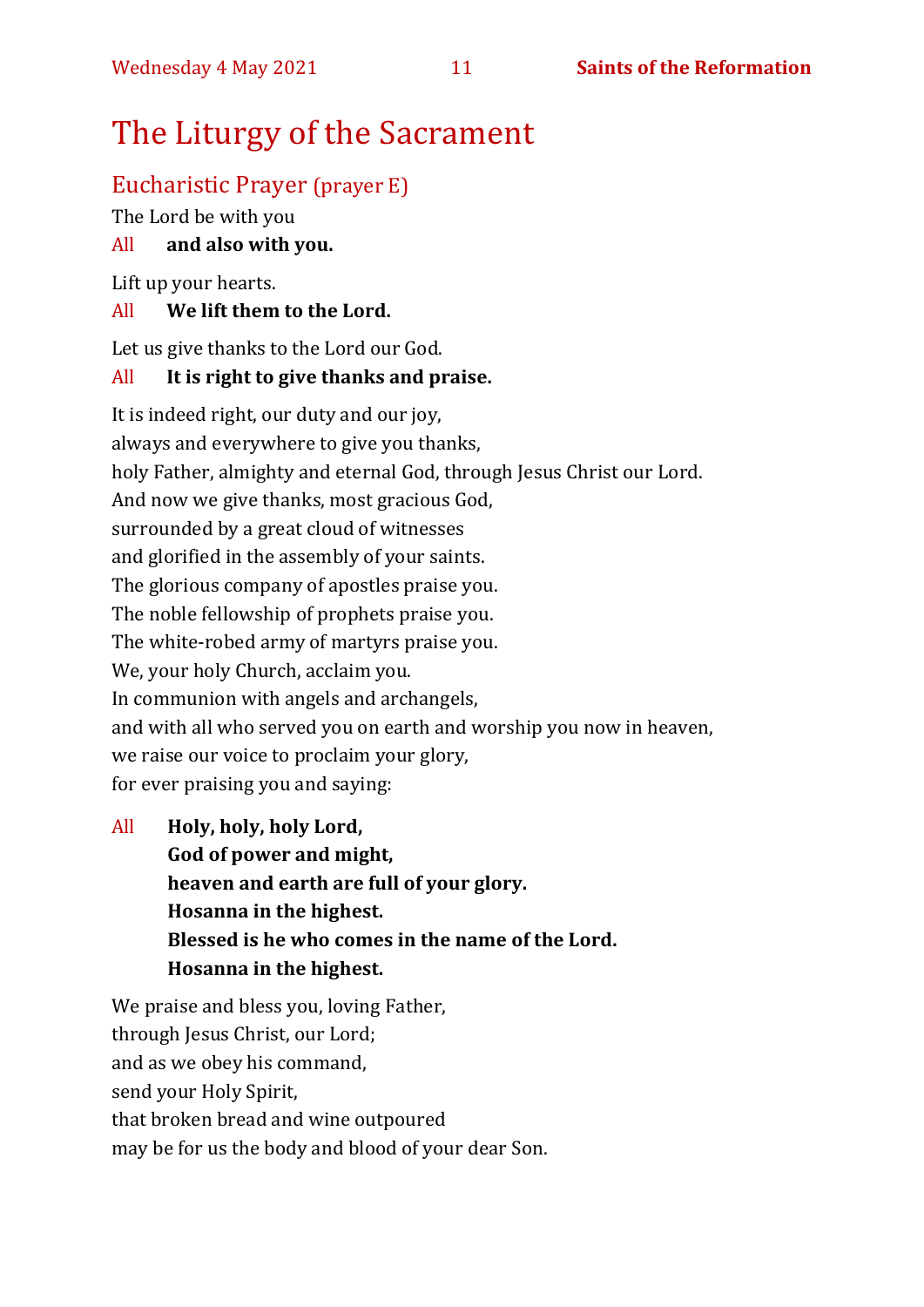On the night before he died he had supper with his friends and, taking bread, he praised you. He broke the bread, gave it to them and said: Take, eat; this is my body which is given for you; do this in remembrance of me.

When supper was ended he took the cup of wine. Again he praised you, gave it to them and said: Drink this, all of you; this is my blood of the new covenant, which is shed for you and for many for the forgiveness of sins. Do this, as often as you drink it, in remembrance of me.

So, Father, we remember all that Jesus did, in him we plead with confidence his sacrifice made once for all upon the cross.

Bringing before you the bread of life and cup of salvation, we proclaim his death and resurrection until he comes in glory.

Great is the mystery of faith:

All **Christ has died. Christ is risen. Christ will come again.**

Lord of all life, help us to work together for that day when your kingdom comes and justice and mercy will be seen in all the earth.

Look with favour on your people, gather us in your loving arms and bring us with \*\* and all the saints to feast at your table in heaven.

Through Christ, and with Christ, and in Christ, in the unity of the Holy Spirit, all honour and glory are yours, O loving Father, for ever and ever.

All **Amen.**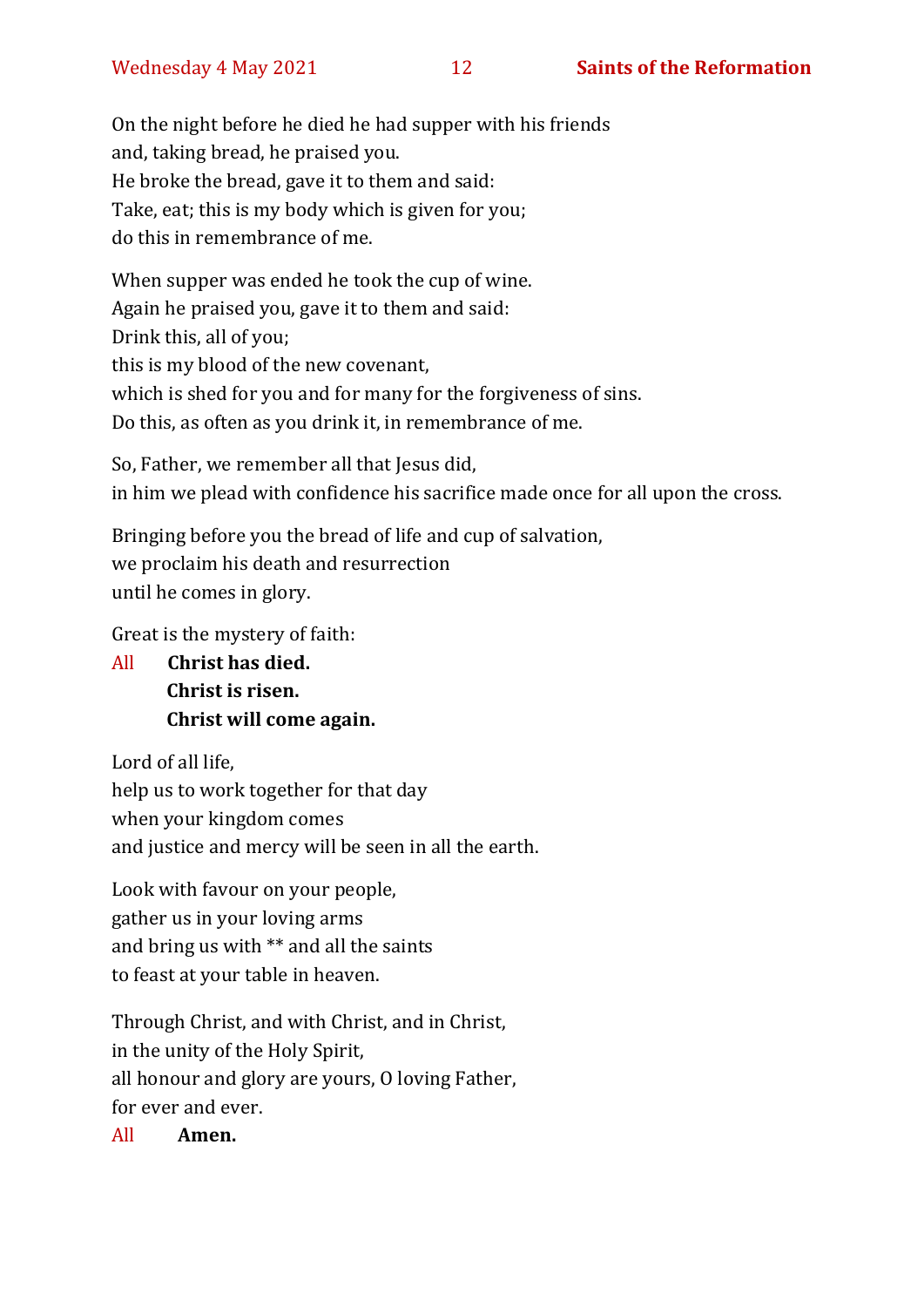#### The Lord's Prayer

As our Saviour taught us, so we pray

All **Our Father in heaven, hallowed be your name, your kingdom come, your will be done, on earth as in heaven. Give us today our daily bread. Forgive us our sins as we forgive those who sin against us. Lead us not into temptation but deliver us from evil. For the kingdom, the power,** 

**and the glory are yours now and for ever. Amen.**

#### Breaking of the Bread

We break this bread to share in the body of Christ.

- All **Though we are many, we are one body, because we all share in one bread.**
- All **Lamb of God,**

**you take away the sin of the world, have mercy on us.**

**Lamb of God, you take away the sin of the world, have mercy on us.**

**Lamb of God, you take away the sin of the world, grant us peace.**

Draw near with faith. Receive the body of our Lord Jesus Christ which he gave for you, and his blood which he shed for you. Eat and drink in remembrance that he died for you, and feed on him in your hearts by faith with thanksgiving.